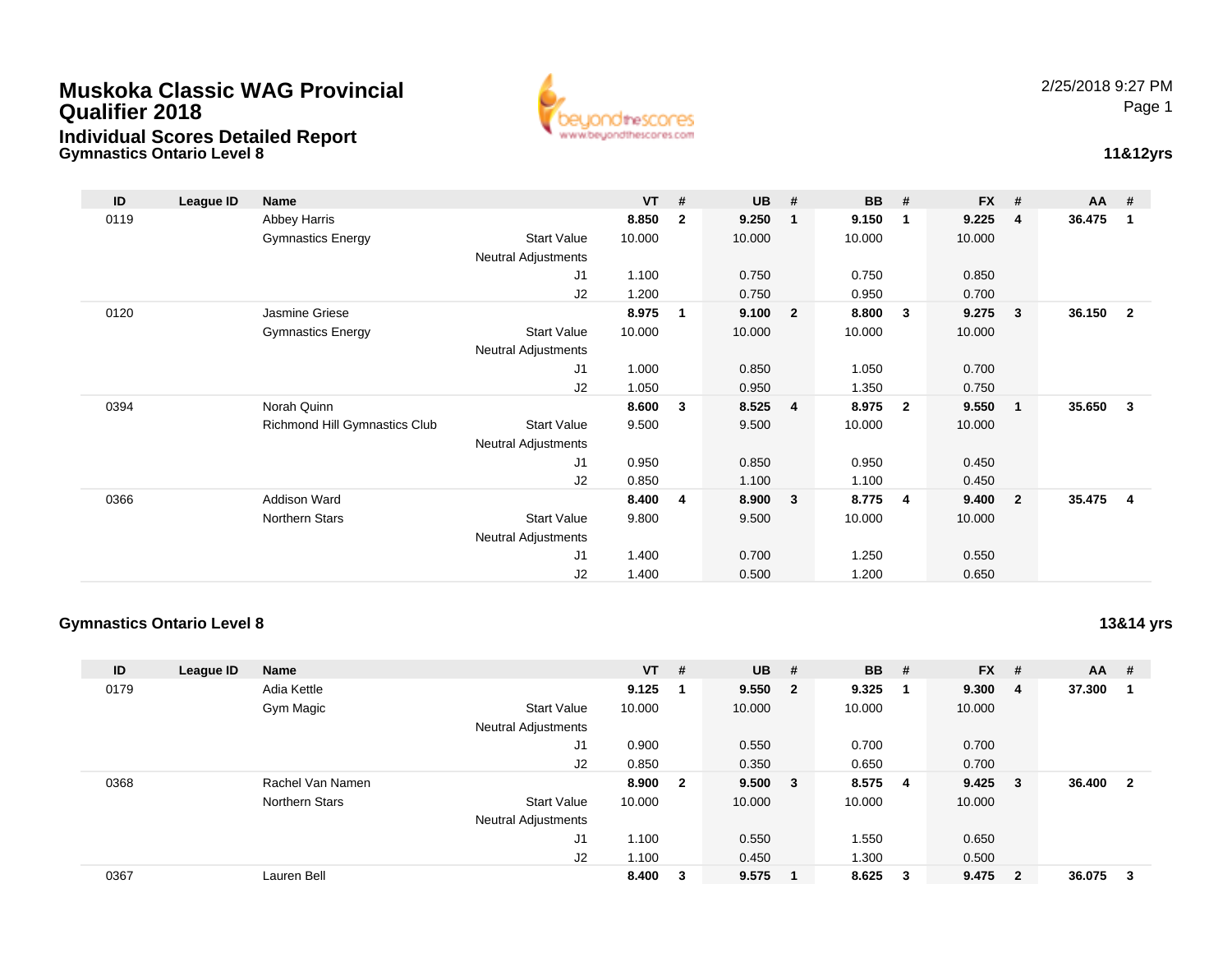# **Muskoka Classic WAG ProvincialQualifier 2018**



2/25/2018 9:27 PMPage 2

|      | Individual Scores Detailed Report | www.beyondthescores.com    |              |                          |        |                |              |                          |              |                          |         |                |
|------|-----------------------------------|----------------------------|--------------|--------------------------|--------|----------------|--------------|--------------------------|--------------|--------------------------|---------|----------------|
|      | Northern Stars                    | <b>Start Value</b>         | 9.000        |                          | 10.000 |                | 10.000       |                          | 10.000       |                          |         |                |
|      |                                   | <b>Neutral Adjustments</b> |              |                          |        |                |              |                          |              |                          |         |                |
|      |                                   | J1                         | 0.600        |                          | 0.350  |                | 1.350        |                          | 0.550        |                          |         |                |
|      |                                   | J2                         | 0.600        |                          | 0.500  |                | 1.400        |                          | 0.500        |                          |         |                |
| 0400 | Emma Shanfield                    |                            | 8.900        | $\overline{\mathbf{2}}$  | 8.275  | 5              | 8.675 2      |                          | 9.550        |                          | 35.400  | $\overline{4}$ |
|      | Richmond Hill Gymnastics Club     | <b>Start Value</b>         | 9.800        |                          | 10.000 |                | 9.500        |                          | 10.000       |                          |         |                |
|      |                                   | <b>Neutral Adjustments</b> |              |                          |        |                |              |                          |              |                          |         |                |
|      |                                   | J1                         | 0.950        |                          | 1.800  |                | 0.700        |                          | 0.450        |                          |         |                |
|      |                                   | J2                         | 0.850        |                          | 1.650  |                | 0.950        |                          | 0.450        |                          |         |                |
| 0181 | Kristen Maynard                   |                            | <b>X.XXX</b> | $\overline{\phantom{a}}$ | 9.300  | $\overline{4}$ | <b>X.XXX</b> | $\overline{\phantom{a}}$ | <b>X.XXX</b> | $\overline{\phantom{a}}$ | 9.300 5 |                |
|      | Gym Magic                         | <b>Start Value</b>         |              |                          | 10.000 |                |              |                          |              |                          |         |                |
|      |                                   | <b>Neutral Adjustments</b> |              |                          |        |                |              |                          |              |                          |         |                |
|      |                                   | J1                         |              |                          | 0.600  |                |              |                          |              |                          |         |                |
|      |                                   | J2                         |              |                          | 0.800  |                |              |                          |              |                          |         |                |

#### **Gymnastics Ontario Level 8**

**ID League ID Name VT # UB # BB # FX # AA #** 0281 Jessica French **9.025 <sup>3</sup> 9.525 <sup>1</sup> 9.300 <sup>1</sup> 9.550 <sup>1</sup> 37.400 <sup>1</sup>** Synergy Gymnastics Start Valuee 10.000 10.000 10.000 10.000 Neutral Adjustments J1 1.000 0.400 0.600 0.500 J2 0.950 0.550 0.800 0.400 0247 Emily Mah **9.300 <sup>1</sup> 9.350 <sup>2</sup> 8.700 <sup>3</sup> 9.450 <sup>2</sup> 36.800 <sup>2</sup>** North Bay Gymtrix Start Valuee 10.000 10.000 9.500 10.000 Neutral Adjustments J1 0.700 0.750 0.700 0.600 J2 0.700 0.550 0.900 0.500 0246 Victoria Desfosses **8.550 <sup>4</sup> 8.950 <sup>4</sup> 9.150 <sup>2</sup> 9.325 <sup>4</sup> 35.975 <sup>3</sup>** North Bay Gymtrix Start Valuee 9.800 9.900 10.000 10.000 Neutral Adjustments J1 1.300 1.000 0.800 0.650 J2 1.200 0.900 0.900 0.700 0446 Vanessa Vongnhay **9.150 <sup>2</sup> 9.075 <sup>3</sup> 7.550 <sup>5</sup> 9.325 <sup>4</sup> 35.100 <sup>4</sup>** Kitchener-Waterloo Gymnastics Start Valuee 10.000 10.000 9.500 10.000 Neutral Adjustments J1 0.850 1.050 1.900 0.600 J2 0.850 0.800 2.000 0.750 0137Jocelyn Mouradian **8.150 <sup>5</sup> 8.375 <sup>5</sup> 8.675 <sup>4</sup> 9.100 <sup>5</sup> 34.300 <sup>5</sup>**

**15+ yrs**